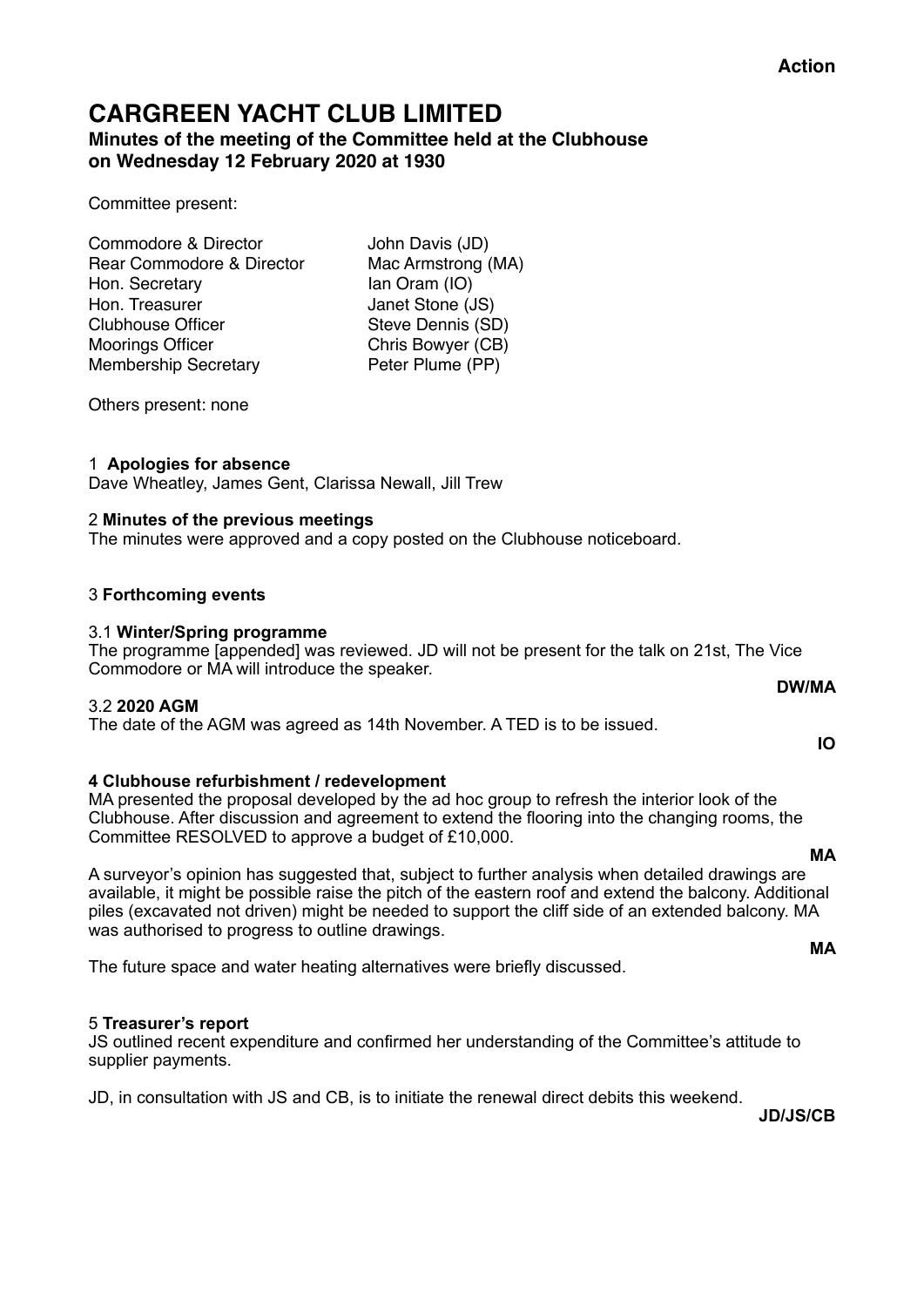# 6 **Officers' reports**

#### 6.1 **Membership Secretary**

PP tabled his report [appended]. Following discussion, PP was authorised, at his discretion, to pursue alternative forms of membership or temporary suspension of membership in individual cases.

#### 6.2 **Clubhouse Officer**

SD reported that the dishwasher had been serviced and adjusted to reduce the foaming experienced due to the very soft water. The heating continues to function satisfactorily but the boiler is reaching the end of its life.

#### 6.3 **Sailing Officer**

The Sailing Officer reported by email that a meeting to arrange the dates for the White Sail Challenge was to take place the following week and a schedule was expected by the end of the month.

### 6.4 **Moorings Officer**

CB tabled his report [appended].

The issue of neglected boats and the Club's approach to this was discussed. The RYA's advice [appended] was noted. This is to be a separate item at the next meeting.

**IO** 

**IO** 

Local boatyards' response to Cornwall Council's enforcement of environmental regulation regarding boat washing and coating was noted [email appended]. The Club website's existing notice (2017) about antifouling will be supplemented by reference to the RYA's advice on 'Antifouling' [ https://www.rya.org.uk/knowledge-advice/environmental-advice/Pages/ antifouling.aspx ].

### 6.5 **Social Secretary**

The Social Secretary's report [appended] was tabled in her absence.

#### 7 **Standing Items**

#### 7.1 **Health and Safety**

7.1.1 **Policy Updates** None**.** 

- 7.1.2 **Safeguarding** Nothing to report**.**
- 7.1.3 **Defibrillator monthly check** Done and reported to SWASFT.

#### 7.2 **Near miss events**

A RN SMB became entangled with a Club mooring. With the assistance of the MoD police it was cleared but the craft on the mooring sustained damage in the process. The police logged the incident and the owner has been notified.

# 7.3 **Boatwatch**

Nothing to report.

7.4 **Data Privacy**  Nothing to report.

7.5 **Equality** 

Nothing to report.

#### 7.6 **ITC**

Receipt of Club emails by members continues to be an issue. Since generally the problems are caused by the member's ISP's policy, there is a limited amount the Club can do however attempts to improve the situation continue.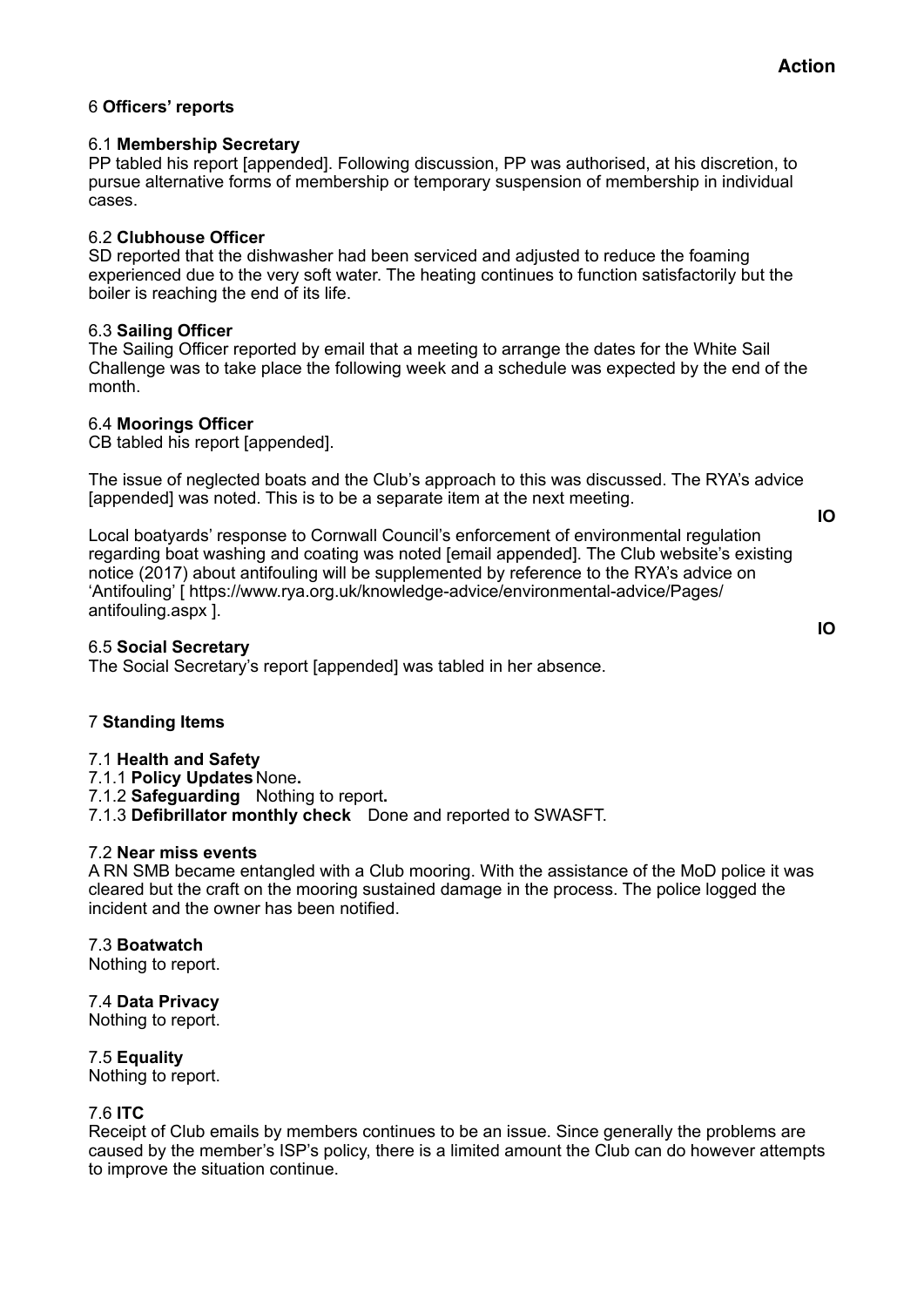#### 7.7 **Spaniards Inn proposal**  No change

8 **Decisions taken in between Committee meetings**  None

9 **Correspondence**  None

# 10 **Diversification**

A group of members with an interest in Kayaking & Canoeing has been identified and met together. JD tabled a paper [appended] he had sent to the group outlining how the facilities the Club provides to members might be of assistance to them, the RYA's view of the legal position, and future development and possible integration with other Club activities.

### 11 **Succession planning**

With his consent, the Committee agreed to propose MA (Rear Commodore) as Commodore in succession to JD at the 2020 AGM. [Filling the consequent vacant role of Rear Commodore was not discussed].

The need to provide a successor to the Moorings Officer and the lead time involved was noted.

The desirability of lightening the load of the Bargemaster role and the need to train up a number of Skippers was discussed

12 **Any other business** - items from the previous meeting not dealt with above and items raised at the meeting.

[Item 6.1 15/1/20] The Parish Council are aware of the derelict white van on the foreshore adjacent to the Club. Their powers are limited but the matter is being referred to Cornwall Council.

# 13 **Date of next meeting** - 18th March 2020

Minutes agreed as a correct record by the Committee on 27th March 2020

[To be signed when circumstances allow]